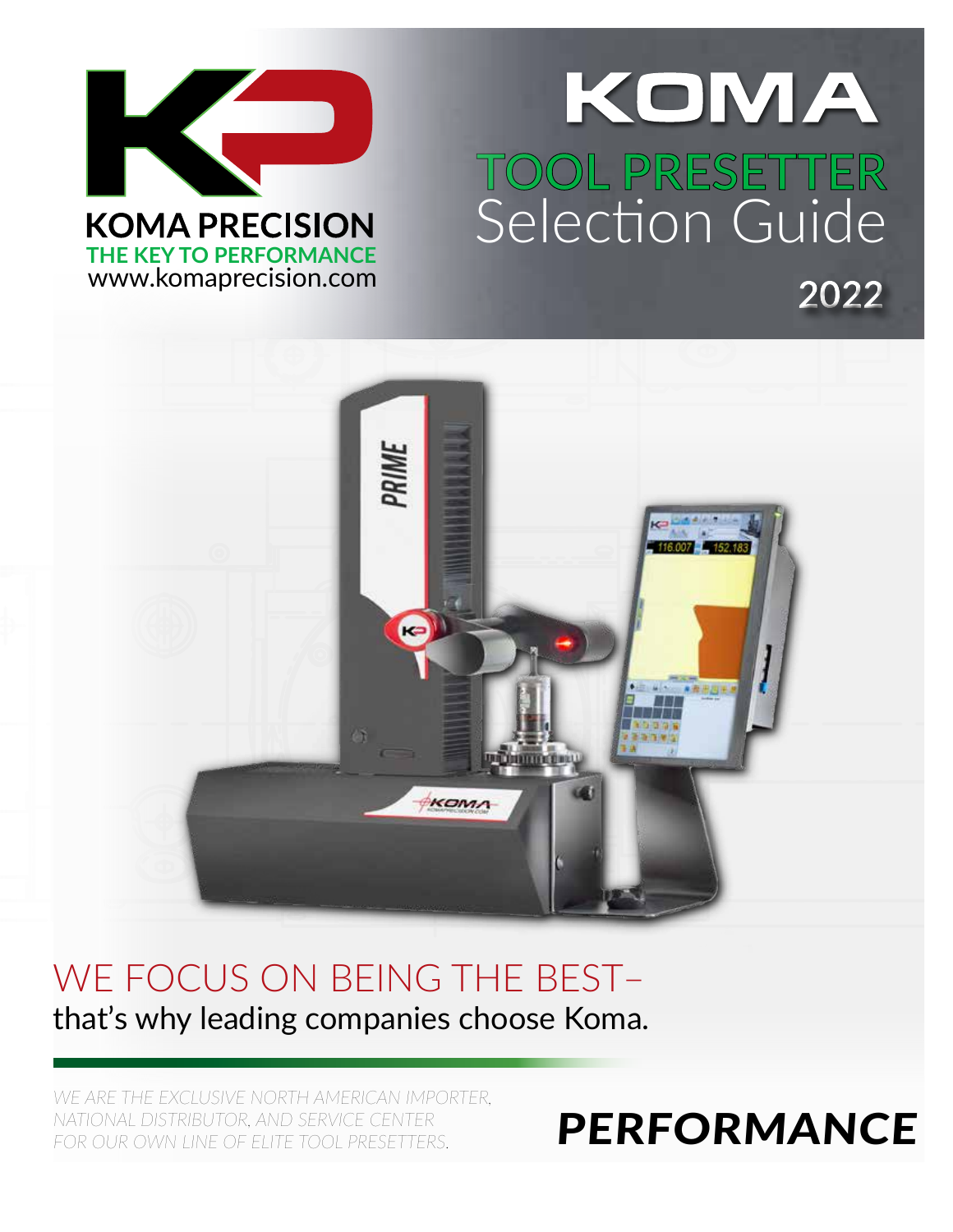#### **PERFORMANCE CONSTRUCTION**

| Thermally stabilized steel structure                                   |
|------------------------------------------------------------------------|
| Tempered steel, high precision sleeve with calibration spheres         |
| Integrated support bench                                               |
| Tempered steel interchangeable tool holders with a 2µ maximum run-out. |
|                                                                        |

#### **AXIS MOVEMENT**

| X Axis (Diameter) = $400$ mm / 15.75in                                      |
|-----------------------------------------------------------------------------|
| Z Axis = 44: 400mm (15.7 in.) / 45: 500mm (19.6 in.) / 46: 600mm (23.6 in.) |
| Pneumatic axis locking                                                      |
| Air - Max 8 bar                                                             |

#### **SPINDLE**

| Interchangeable ISO30, 40, or 50 for different tapers          |
|----------------------------------------------------------------|
| Tool sleeve rotation brake                                     |
| Fine micrometric adjustments                                   |
| Glass optical scales, SP-class precision linear guides         |
| Mechanical Pull Stud Clamping, automatic pull stud recognition |
|                                                                |

#### **OPERATING SYSTEM**

Vertical Full HD 24" Monitor

CVS, user friendly software

Windows Operating System with data back-up system

Storage of up to 200 machine origins and 40,000 tools

7 port USB hub

1 Network LAN port

Keyboard, mouse and label printer included with adjustable support tray

CVS Software includes 40 post-processing templates

Ability to create work groups with dedicated tools for specific machining processes

#### **CAPABILITIES**

| ID Image for each machine origin                                    |
|---------------------------------------------------------------------|
| Fixed/Mobile Axis                                                   |
| Automatic Radius & Angle Computing Cycle                            |
| X&Z Axis Focusing Control Bar                                       |
| <b>Full Screen Auto Targeting</b>                                   |
| Real-view tool inspection                                           |
| Geometric measurement functions                                     |
| Multicutter measurement                                             |
| Ghost function, max profile of tool is measured when rotated        |
| Measure - Radius/Diameter, MM/Inches, Absolute/Incremental<br>Modes |
| DXF Tool Profile Creation                                           |
|                                                                     |

#### **VISION SYSTEM**

| HD C-Mos sensor camera with telecentric lenses                  |
|-----------------------------------------------------------------|
| 40x Magnification                                               |
| 7 x 7 field of view                                             |
| Cool light LED ring illuminator with light intensity regulation |

#### **DIMENSIONS**

| Model                 |               | 44            | 45            | 46            | 65            | 66            | 68            | <b>SPIND</b>          |
|-----------------------|---------------|---------------|---------------|---------------|---------------|---------------|---------------|-----------------------|
| Max ø                 | <sub>mm</sub> | 400           | 400           | 400           | 600           | 600           | 600           | High pre              |
| Height                | mm            | 400           | 500           | 600           | 500           | 600           | 800           | a guaran<br>A built-i |
| Dimensions (w,d,h) mm |               | 1167x600x1757 | 1167x600x1857 | 1167x600x1957 | 1267x600x1857 | 1267x600x1957 | 1267x600x1957 | for an ex             |
| Net Weight            | kg(lb.)       | 260 (573)     | 265 (584)     | 270 (595)     | 295 (650)     | 300 (661)     | 310 (683)     | and pred              |

## **FEATURES**











#### **HIGH PERFORMANCE**

Powerful and easy to use, the Performance presetter is a sophisticated measuring machine for tool analysis. With many advanced features and the ability to manage your tooling library, the Performance presetter is the ultimate in tool presetting.

#### **CONSTANT GEOMETRY TECHNOLOGY**

Material choice is at the heart of constant geometry technology. Using only like materials with identical thermal expansion coefficients, we can guarantee constant presetter geometry in all working conditions.

#### **ERGONOMICALLY DESIGNED CONTROLS**

With the operator in mind, the Performance presetter was designed with an ergonomic micrometric hand wheel allowing for easy fine adjustment of the presetter's optics. A "zero gravity" support column allows smooth, effortless movement of the camera optics in both X and Z. Easy to use interchangeable tool pots allow the presetter to be quickly switched to accommodate any type of tooling. The full keyboard and mouse rest on an adjustable tray allowing any operator to quickly adjust for height.

#### **SOFTWARE**

Simple and intuitive, the CVS software is easy to use. All functions are easy to find and shown using simple, graphical icons. It's never been easier or faster to set your tooling; create tool lists and tool offset files in minutes. The Performance allows up to 200 machine origins and tool lists up to 200 tools. The new DXF function allows the operator to quickly compare tool profiles or create and export a tool profile. The easy to use post processing system allows the presetter to communicate with over 40 CNC control types.

#### **VIEWING SYSTEM**

Easy to use software combined with a full 24" HD monitor provides the operator with full control. Easily select any of the presetters measuring options with one click, while still viewing the edge of the cutting tool. The telecentric lenses on the HD cameras provide a full field of vision.

#### **SLIDEWAYS / OPTICAL SCALES**

The Performance is built with dual SP Precision guides and preloaded recirculating bearings mounted to a stabilized steel base, ground to 2 microns of planarity. 1-micron glass optical scales are used to ensure the highest accuracy of tool measurements.

#### **SPINDLES**

High precision, interchangeable spindle pots allow a guaranteed maximum of ±2 microns of run-out. A built-in calibration sphere eliminates the need for an extra calibration gauge, and allows for fast and precise setup.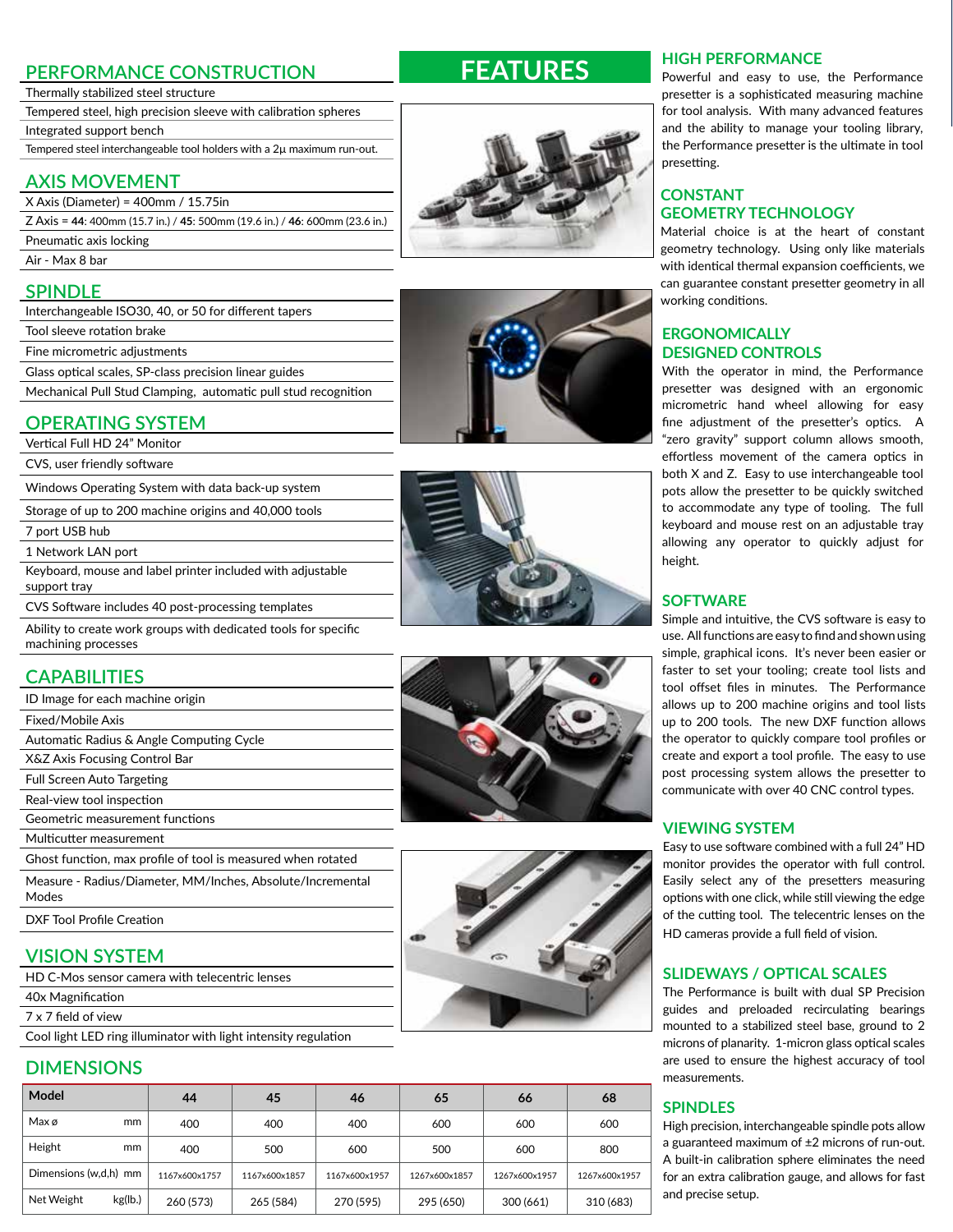

# PERFORMANCE **KOMA PRECISION**





#### **USER FRIENDLY INTERFACE**

Simple and intuitive, the CVS software is easy to use. All functions are easy to find and shown using simple, graphical icons. It's never been easier or faster to set your tooling; create tool lists and tool offset files in minutes.



#### **VIEWING SYSTEM**

Easy to use software combined with a full 24" HD monitor provides the operator with full control. Easily select any of the presetters measuring options with one click, while still viewing the edge of the cutting tool. The telecentric lenses on the HD cameras provide a full field of vision.



#### **POWERFUL COMPUTING SYSTEM TOOL DATA MANAGEMENT** This powerful new operating system uti-

lizing Windows, features state-of-the-art tool measuring, inspection and data management solutions. Koma presetters increase efficiency, reduce down time and are supported by extensive applications, technical support, and a global service network.